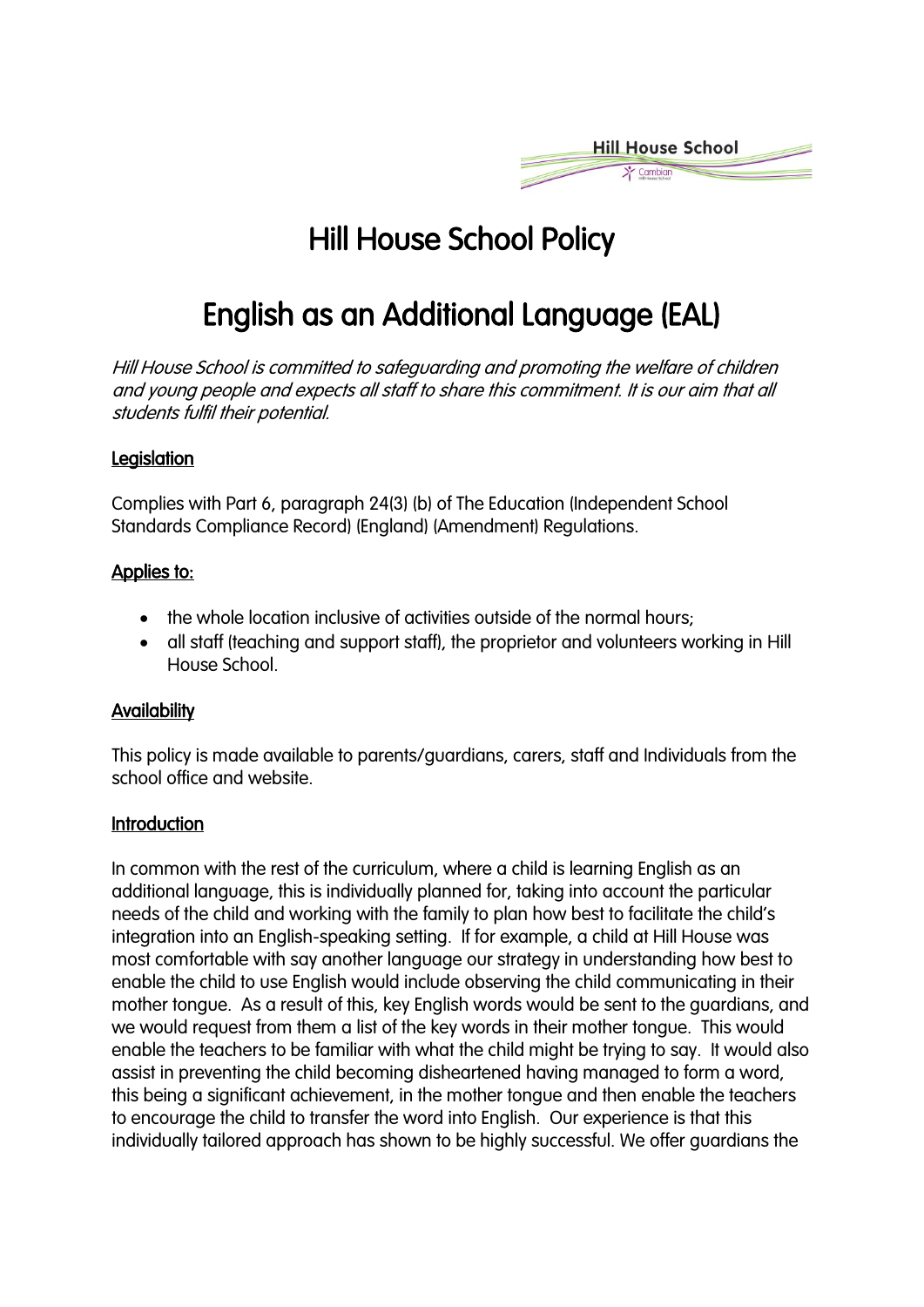option to receive any policies, procedures, newsletters etc. That they would receive in English, translated into other languages.

The teaching and learning, achievements, attitudes and well-being of all our Individuals are important. We encourage all our Individuals to achieve the highest possible standards. We do this through taking account of each Individual's life experiences and needs.

## Aims and objectives

The National Curriculum secures entitlement for all Individuals to a number of areas of learning and gives them the opportunity to develop the knowledge, understanding, skills and attitudes that are necessary for their self-fulfilment and development as responsible citizens. We promote the principles of fairness and justice for all through the education that we provide in our school.

The aim of this policy is to help ensure that we meet the full range of needs of those Individuals who are learning English as an additional language. This is in line with the requirements of current legislation

We aim to raise the attainment of minority ethnic pupils by:

- assessing pupils' English ability and giving pupils with EAL access to the curriculum as quickly as possible;
- providing pupils with EAL opportunities to hear and read good models of English and extend their knowledge and use of English;
- providing additional in-class and withdrawal support to these pupils;
- developing an understanding of and valuing pupils' home languages;
- using visual and auditory resources;
- assessing pupils with EAL to establish their needs and progress;
- liaising with Special Educational Needs (SEN) colleagues in identifying pupils who may additionally have SEN.

The aims of our (EAL) provision are that all students whose first language is not English:

- become autonomous in all aspects of the English Language;
- are supported so that they gain full access to the full school curriculum that is offered;
- become aware of and can appropriately respond to differences and similarities between their cultures and others;
- progress in their abilities within each aspect of the English Language including speaking, listening writing and reading;
- are supported in their preparations for their next step in their academic careers.

## Assessment for learning

At Hill House we assess our students in a number of ways including: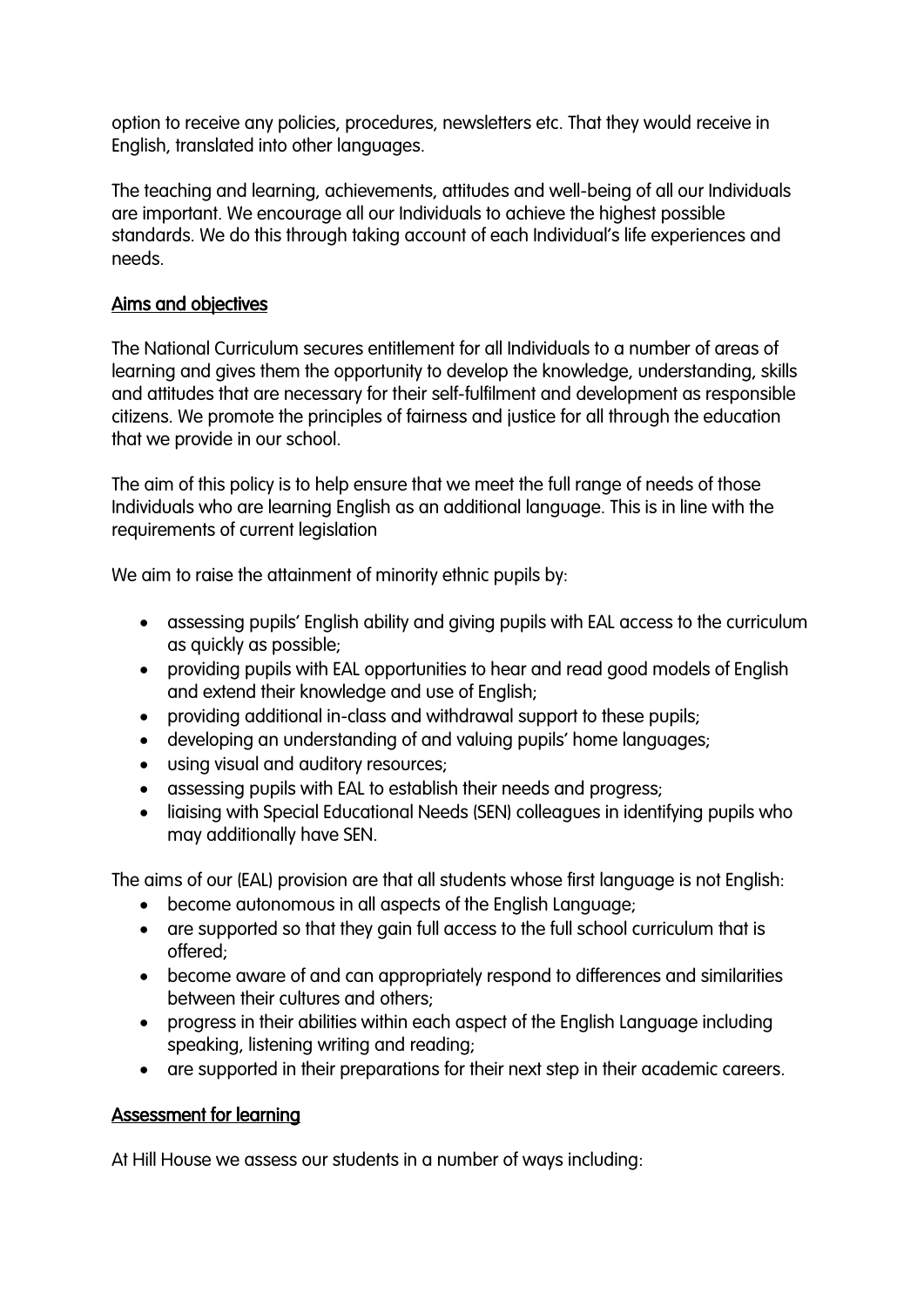- assessing Observations of students at work
- Scrutiny of work
- Rich questioning throughout lessons
- Consultation with students
- Supported by a range of evidence (photographs, videos, evidence of work

Students are also assessed using the "Hill House Curriculum Assessment Framework" composed of "I can" statements based upon the 'P' levels and still widely used NC levels of progress and attainment. Progress is analysed twice a term in order to inform future planning, assess effectiveness of current methodology and to action interventions in a timely manner. Reports are sent to parents and authorities on progress achieved.

The "Hill House Curriculum Assessment Framework" is based on the current 'P levels' but is tailored to more closely match the needs of our students and to reflect our curriculum. Each Subject has a set of between 60-100 outcome descriptors written in "I can" statements. There are also "I Can" descriptors for P9 and P10 which forms a bridging assessment structure into the new National Curriculum expectations. This P9 and P10 is also based upon the old National curriculum Levels 1 and 2. In English and Maths we have an assessment framework which also caters for students who are working at entry level. Measuring, recording progress and capturing evidence against these outcomes is facilitated using the `Show Progress` programme. We report the progress in terms of whether the student is making Above Expected (Accelerated) Progress, Expected Progress or Below Expected Progress.

## Core Curriculum

| Above Expected (Accelerated) Progress | "I Can" Targets met/ term |
|---------------------------------------|---------------------------|
| <b>Expected Progress</b>              | "I Can" Targets met/term  |
| <b>Below Expected Progress</b>        | "I Can" Targets met/term  |

We assess the academic performance of our students in terms of whether they have made progress towards their target from their baseline assessment, this target is generated in line with the DFE progression guidance 2011 Progress & Attainment is no longer measured in terms of a percentage of a level gained across the year. This new model of assessment is in line with the recommendations of the Rochford Review and is part of our move to a "life beyond levels".

All Students at Hill House have the opportunity to work towards a form of accreditation from AQA (Assessment and Qualifications Alliance) which aims to provide recognition for achievements. Students work to achieve units alongside curriculum topics, gaining awards in academic subjects as well as achieving accreditation for learning a life skill, from September 2017 the progress of students in non-core subjects is measured against the achievement of AQA and other external accreditations.

We continue to strive to ensure that in the sixth form the students have access to a curriculum that enables them to achieve more and more of these external accreditations with an increasing focus on vocational and work related learning. Some Students also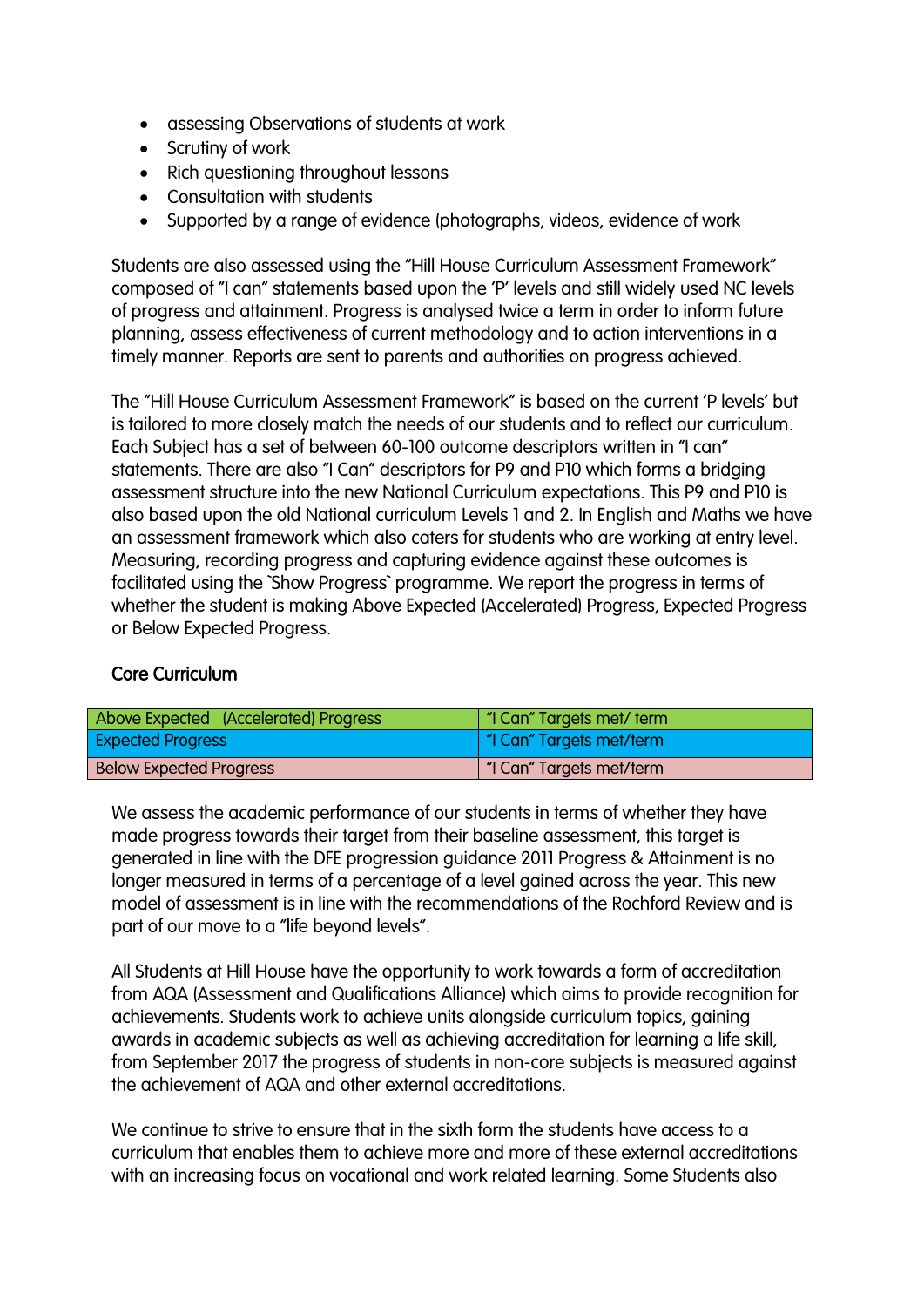work towards Entry level awards. From the Summer Term 2019 students in the sixth form will also be working on the OCR "life and living skills "accreditation.

The class teacher and speech and Language therapist work closely together to ensure that the curriculum is accessible to those students for whom English is not their first language. This could incorporate use of symbols and pictures in order to support them to progress with their language and communication skills.

#### Identification and Assessment

Guardians are asked to inform school of any language needs their child may have on entry to school. In addition to this, their class teachers liaising with colleagues and working alongside pupils should be able to identify and assess pupils with EAL in order to target them for support. This can be done using a variety of data, including:

- NFER English and Maths tests
- PIPs and Aspects
- Foundation stage profile
- CATs
- Teacher assessment
- Reading tests/sweeps
- Spelling tests
- Individual pupil targets
- ICT based tracking systems
- Consultation with guardians
- Attendance and behaviour monitoring
- Accurate ethnic data

Once the pupils have been identified and assessed, the class teacher needs to work with colleagues to develop Individual Language Plans with SMART targets (ILP's). All should be aware that EAL pupils will frequently understand what is being said, well before they have confidence enough to speak themselves.

## Teaching and learning style

Teachers take action to help Individuals who are learning English as an additional language by various means:

- developing their spoken and written English by:
	- o ensuring that vocabulary work covers the technical as well as the everyday meaning of key words, metaphors and idioms;
	- o providing in class support for individuals and small groups;
	- o developing appropriate resources;
	- o explaining how speaking and writing in English are structured for different purposes across a range of subjects;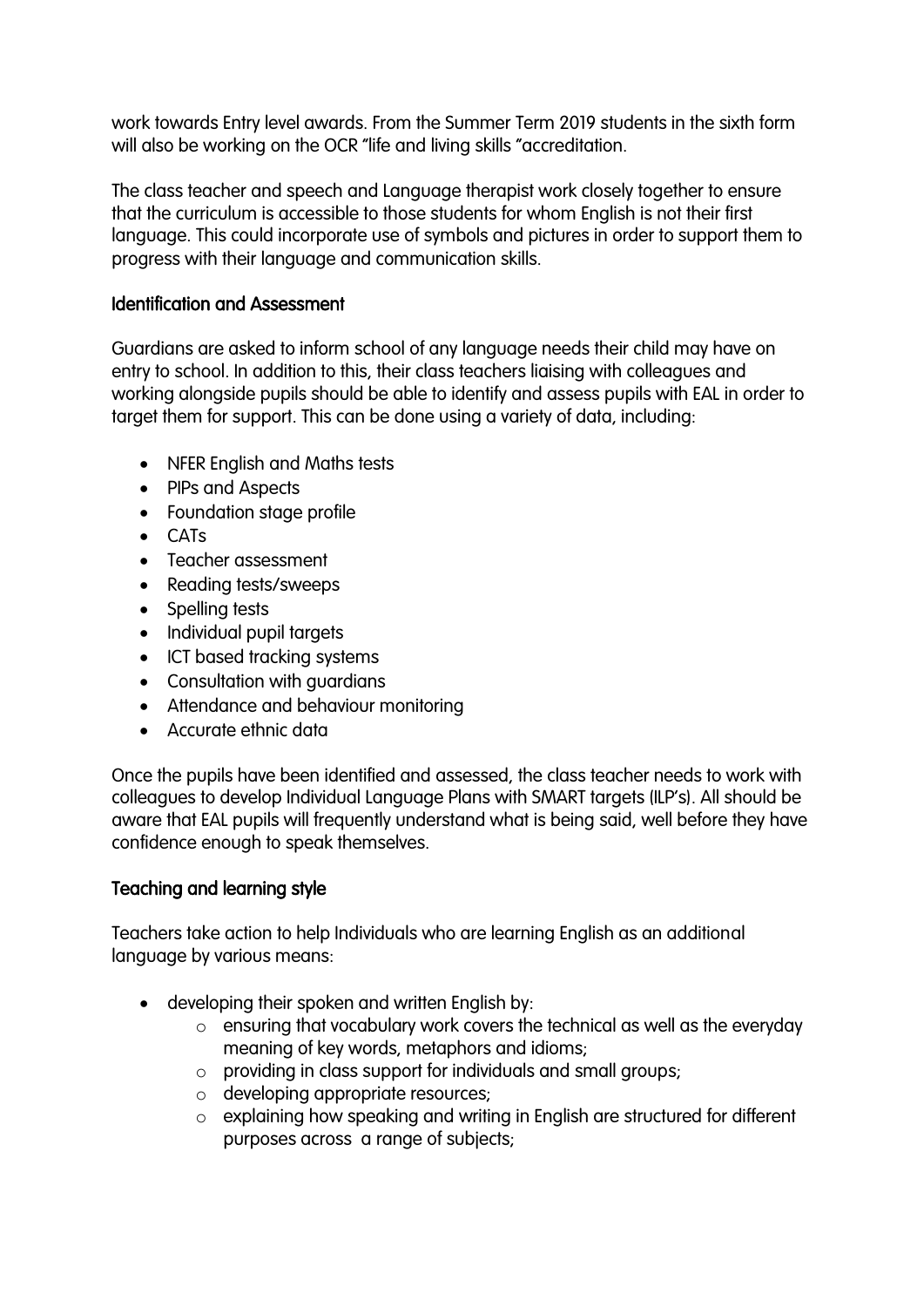- o providing a range of reading materials that highlight the different ways in which English is used;
- o encouraging Individuals to transfer their knowledge, skills and understanding of one language to another;
- o providing support within small-group intervention strategy programmes also involving non–EAL pupils;
- o providing advice and training for staff members;
- o building on Individual's experiences of language at home and in the wider community, so that their developing uses of English and other languages support one another;
- ensuring access to the curriculum and to assessment by:
	- o using accessible texts and materials that suit Individual's ages and levels of learning;
	- o providing support through ICT, video or audio materials, dictionaries and translators, readers and amanuenses;
	- o using the home or first language where appropriate.

## Home-school links

These are in place to:

- Welcome guardians into school
- Communicate with and involve guardians in their Individual's learning
- Promote a multi-cultural understanding in school

The school is aware of obstacles to communication that may arise for some pupils and families with EAL and knows where to seek advice and support to overcome these.

## Professional development

All staff are provided with opportunities for training on EAL, through the SENCo, whose responsibility it is to provide this training on a regular basis, for all staff to extend their knowledge and understanding and enhance their skills. This contributes to the development of good practice and the raising of achievement within the school.

## Use of ICT

ICT is a central resource for learning in all areas at insert name of school and is used when relevant for meeting the needs of EAL pupils.

## **Resources**

Staff working with EAL pupils can receive training in how to use existing resources to support language development, as part of their professional development. The school seeks to purchase resources which reflect different ethnicities in their language, visual images and content. Money is allocated each year to purchase further resources to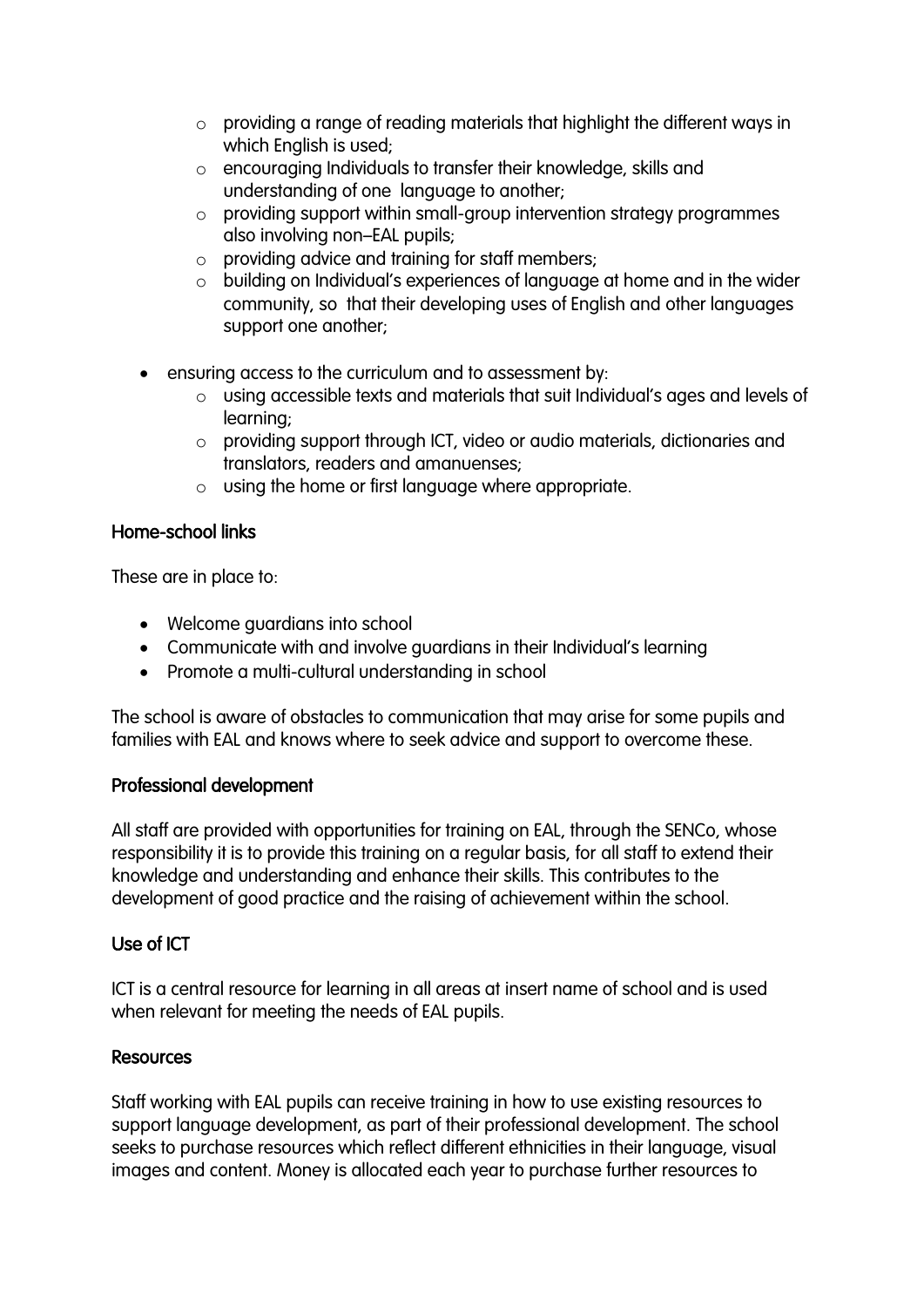support Learning Development including EAL. If teachers do not share the student's language they can use resources to demonstrate the value of the student's language through:

- dual language texts;
- multi lingual labels around the classroom / school and
- stories from their own and other cultures.

## Effective EAL support

This will be evidenced by:

- High standards of EAL training and curriculum content for EAL pupils
- Good leadership and management of EAL
- Pupils with EAL are sufficiently challenged and supported so they can reach their potential
- Support takes account of pupils at the early stage of language learning
- Use of our 'guardian angel' system. New EAL learners can be paired with both a helper who speaks their mother tongue, wherever possible (to help them feel comfortable) and a classmate (to help them integrate into the school)
- Support takes account of pupils at later stages of language learning by supporting them in their development of literacy across the curriculum and higher order language skills, e.g. pre-teach specific vocabulary, for example for science, to prepare them in advance of the lesson
- The offered curriculum is relevant and sensitive
- The SMT is involved in the monitoring, deployment and quality of provision for the support of minority ethnic pupils
- Links with guardians are good
- The area is a strength in the school

The additional support beyond the classroom available through the SEND department will take following form:

## Key Stage 4

Students with an appropriate level of English will continue in mainstream English lessons leading to GCSE English and English literature. Those who would find the GCSE curriculum too difficult or inappropriate will receive timetabled EAL lessons in preparation for the First Certificate in English or the Cambridge Preliminary English Test.

## Key Stage 5

Sixth formers are recommended two lessons of EAL a week during their study periods. Students are working towards the IELTS examination which is required by many universities in the UK and abroad. Arrangements will be made for them to take their IELTS at a local school centre.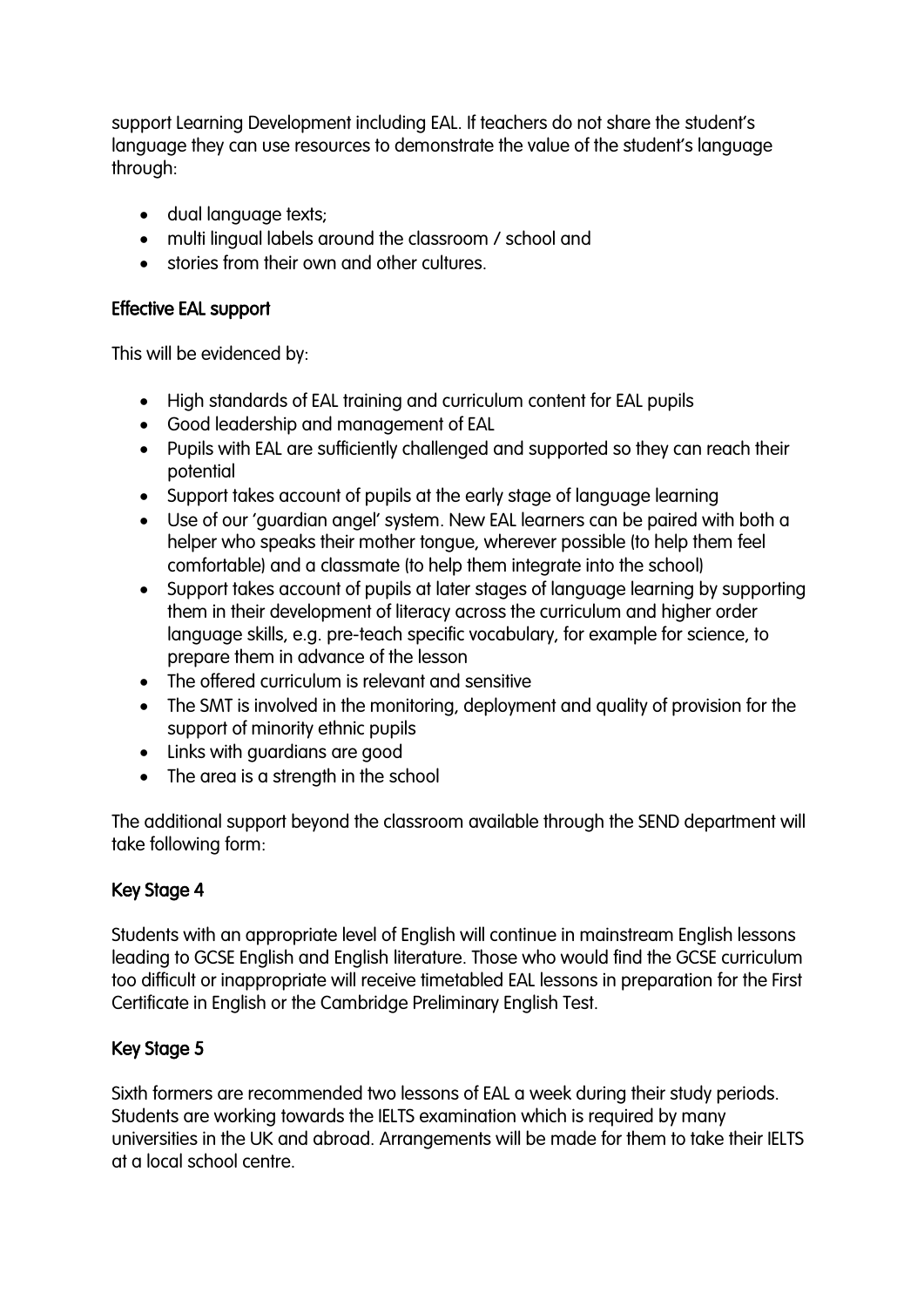## Identification of EAL needs

EAL needs are identified through a range of methods, including:

- On entry, when EAL is identified and recorded as part of the entrance process, and interviews/meetings with the child and guardians take place.
- By teaching staff recognition of the particular needs of a child, which should be fed back to the SENCo.
- Through individual meetings with the SENCo, and with the Head of the MFL faculty where appropriate (e.g. where the language spoken is one that is taught within school, and/or where facilitation of the child's development of language can clearly be assisted through the MFL department's provision).
- Through discussion with external professionals e.g. tutors, previous teachers, etc.
- Through parental information.

Guardians are asked to inform school of any language needs their child may have on entry to school. In addition to this, their class teachers liaising with colleagues and working alongside their students should be able to identify and assess students with EAL in order to target them for support. Once the students have been identified and assessed, the SENCo will provide key details of the students' requirements, and advice as to appropriate strategies, through the EAL register. All should be aware that EAL students will frequently understand what is being said, well before they have confidence enough to speak themselves.

## Provision for Learning Needs

Students with EAL will be differentiated for in accordance with our Differentiation and SEND policies. This may involve the use of all main forms of differentiation (resource, outcome, choice, support, task). As with all students this differentiation will be personalised by subject teachers to take into account the stage of learning attained by the student, and the methods in which they work best. Teachers will be advised and supported by the SENCo as to suitable methods for each child.

## Provision for Learning Needs within Modern Foreign Languages (MFL) lessons

We have students who have English as their native language and who use another language. We will also have students whose native tongue is not English but they use it as their language of instruction. We will refer to both categories of students as Bilingual Learners as they live in two or more languages. Bilingual students are those who have 'access to more than one language in normal and natural ways in their daily lives.'

Within language lessons we will aim for Additive Bilingualism rather than Transitional Bilingualism which can restrict student leaning. We will aim that through their lessons in French and Spanish, knowledge of other languages extends their constantly expanding language repertoire promoting their use of English and mother tongue. Languages are not separate and isolated units and bilingual learners show a greater level of metalinguistic awareness as well as greater cognitive capacity for language as a system.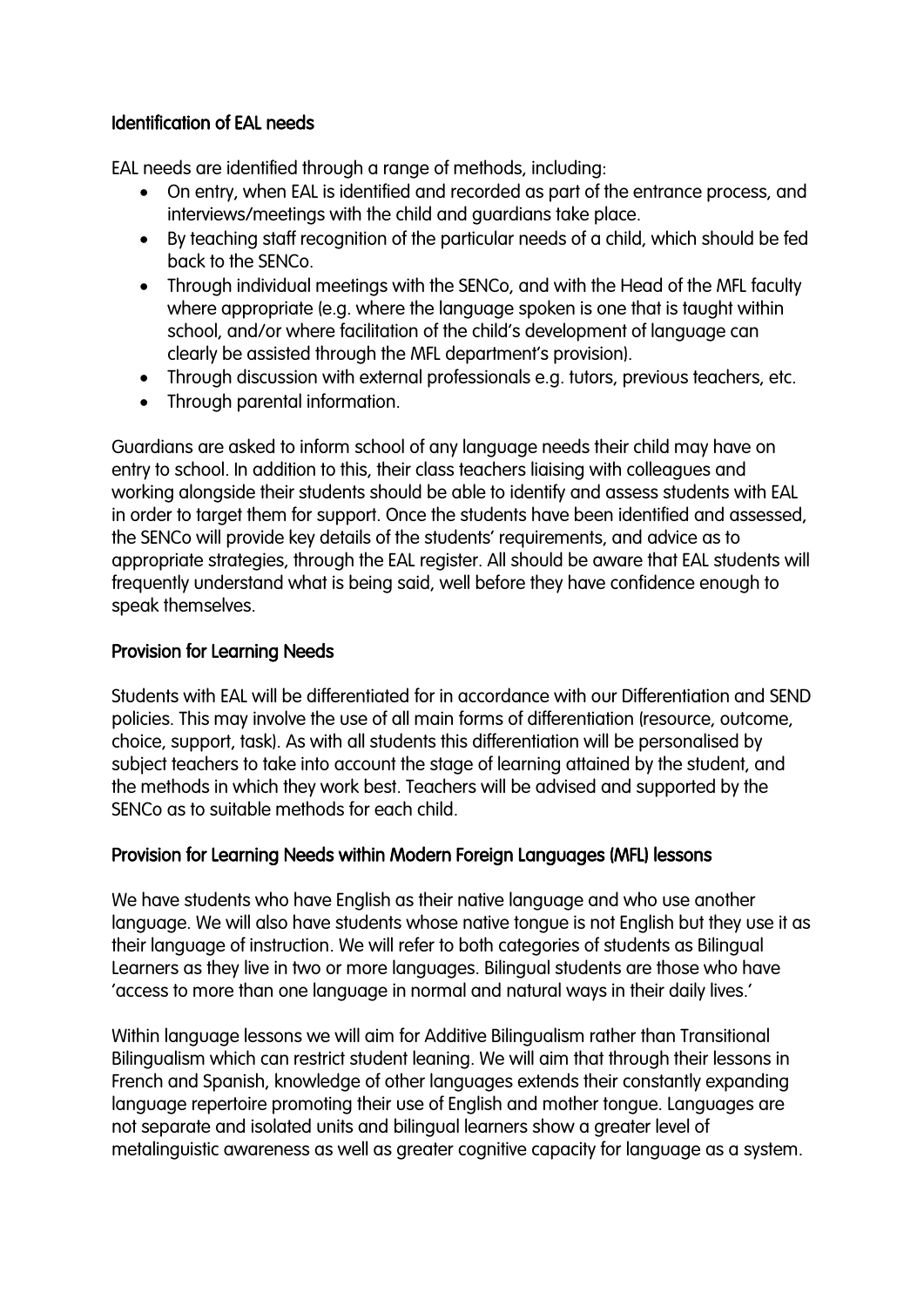Bilingual students often demonstrate higher levels of self-confidence as they function in different cultures and social groups.

If a student is bilingual in French or Spanish, they will be given access to an EPP booklet for regular extension within the classroom. Additional EAL resources tailored to their precise abilities and needs will also be made regularly available. The opportunity to sit qualification examinations (e.g. GCSE, A-level) in their native tongue will be arranged wherever possible, and the Head of MFL can provide advice and guidance on obtaining tuition in languages outside school. Furthermore, the Head of MFL will endeavour to allocate time, where possible, to one on one or small group sessions with bilingual students with Native Language Assistants alongside the option of an after-school club delivered by the assistants aimed specifically for bilingual speakers of the appropriate language.

Language learning for our bilingual learners is encouraged through:

- contextual support through practical experiences;
- appropriate modelling of language;
- opportunities to communicate confidently in the new language;
- motivation through meaningful activities;
- self-confidence through praise and
- stimulating and enjoyable learning situations and
- Time spent with Native Language Assistants in one on one or small group sessions.

## Curriculum Access

Teaching and learning, achievements, attitudes and well-being of all our Individuals are important. Some of our Individuals may have particular learning and assessment requirements, which are linked to their progress in learning English as an additional language. Individuals who are learning English as an additional language have skills and knowledge about language similar to monolingual English-speaking Individuals. Their ability to participate in the full curriculum may be in advance of their communicative skills in English.

All Individuals in our school follow the curricular requirements of the National Curriculum. Individuals with English as an additional language do not produce separate work.

We do not withdraw Individuals from lessons to receive EAL support. Teaching Assistants work in partnership with class teachers within classrooms. This involves supporting individual Individuals or small groups of Individuals and, at times, teaching the whole class. Sometimes they work with groups of Individuals, of whom only one or two may be EAL Individuals.

## Monitoring and Review

• This policy will be subject to continuous monitoring, refinement and audit by the Principal.